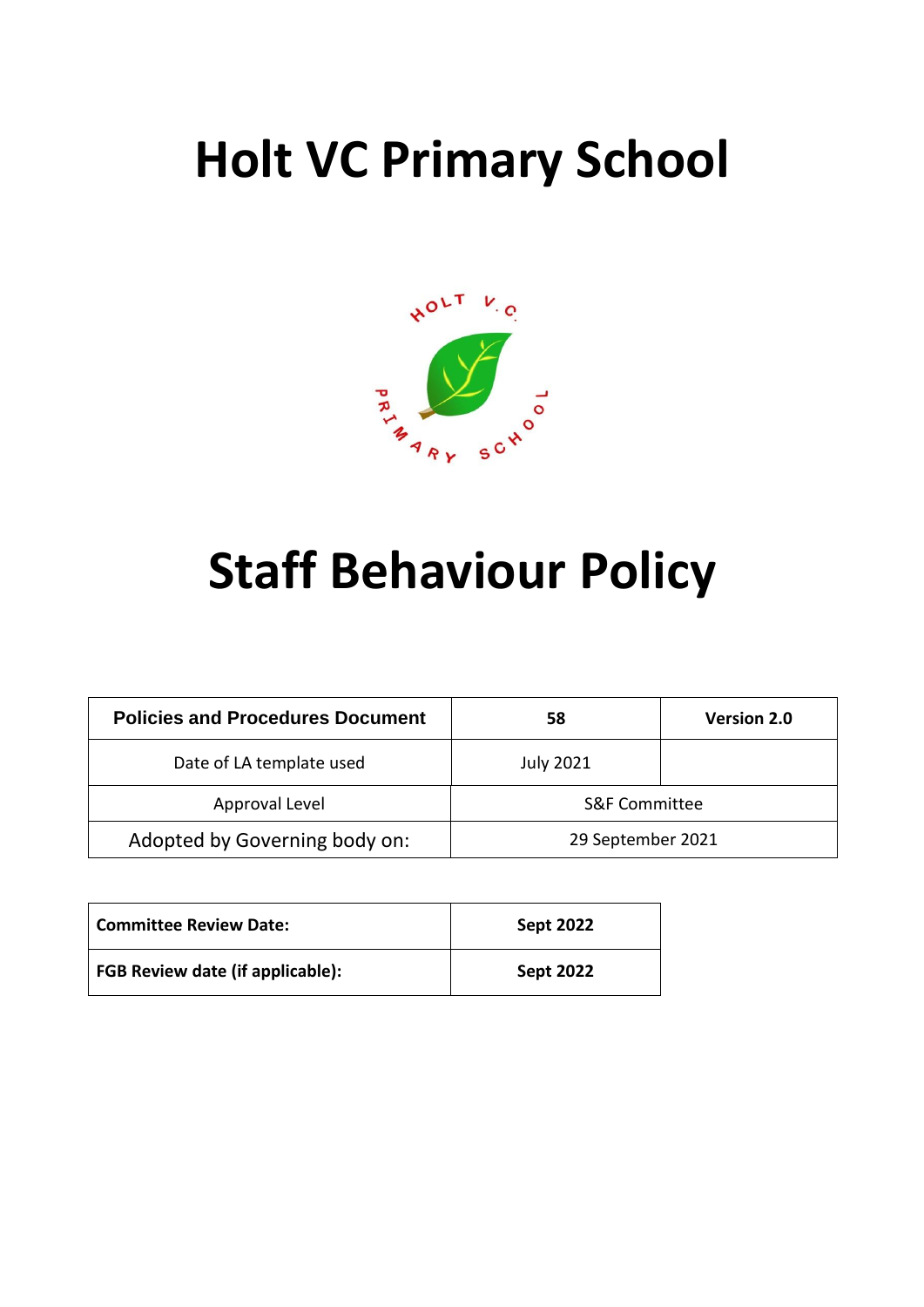## **HOLT VC PRIMARY SCHOOL**



## This document provides a guide for adults working and volunteering in Holt VC Primary School regarding acceptable and desirable conduct to **safeguard both adults and pupils.**

| <b>Key Personnel</b>                                                                                                                  |                                                |              |                                                        |  |
|---------------------------------------------------------------------------------------------------------------------------------------|------------------------------------------------|--------------|--------------------------------------------------------|--|
| Role                                                                                                                                  | <b>Name</b>                                    | Tel.         | Email                                                  |  |
| <b>Headteacher</b>                                                                                                                    | Jo Hodge                                       | 01225 782315 | head@holt.wilts.sch.uk                                 |  |
| <b>Designated</b><br><b>Safeguarding Lead</b><br>(DSL)                                                                                | Jo Hodge                                       | 01225 782315 | head@holt.wilts.sch.uk                                 |  |
| Deputy DSL(s) (DDSL)                                                                                                                  | <b>Hannah</b><br>Greenman<br><b>Jane Smith</b> | 01225 782315 | hgreenman@holt.wilts.sch.uk<br>senco@holt.wilts.sch.uk |  |
| <b>Designated Governor</b><br>for Safeguarding                                                                                        | <b>Katie Jackson</b>                           | 01225 782315 | kjackson@holt.wilts.sch.uk                             |  |
| <b>Chair of Governors</b>                                                                                                             | <b>Steve Wisher-</b><br><b>Daives</b>          | 01225 782315 | swisherdaives@holt.wilts.sch.uk                        |  |
| The key safeguarding responsibilities within each of the roles above are set out in Keeping<br><b>Children Safe in Education 2021</b> |                                                |              |                                                        |  |

| <b>Designated Officer for Allegations</b>                                                          | 0300 456 0108                  |  |  |  |
|----------------------------------------------------------------------------------------------------|--------------------------------|--|--|--|
| <b>Children's Social Care referrals:</b><br>Multi-Agency Safeguarding Hub (MASH):<br>Out of hours: | 0300 456 0108<br>0300 456 0100 |  |  |  |
| If you believe a child is at immediate risk of significant harm or injury,                         |                                |  |  |  |
| you must call the police on 999.                                                                   |                                |  |  |  |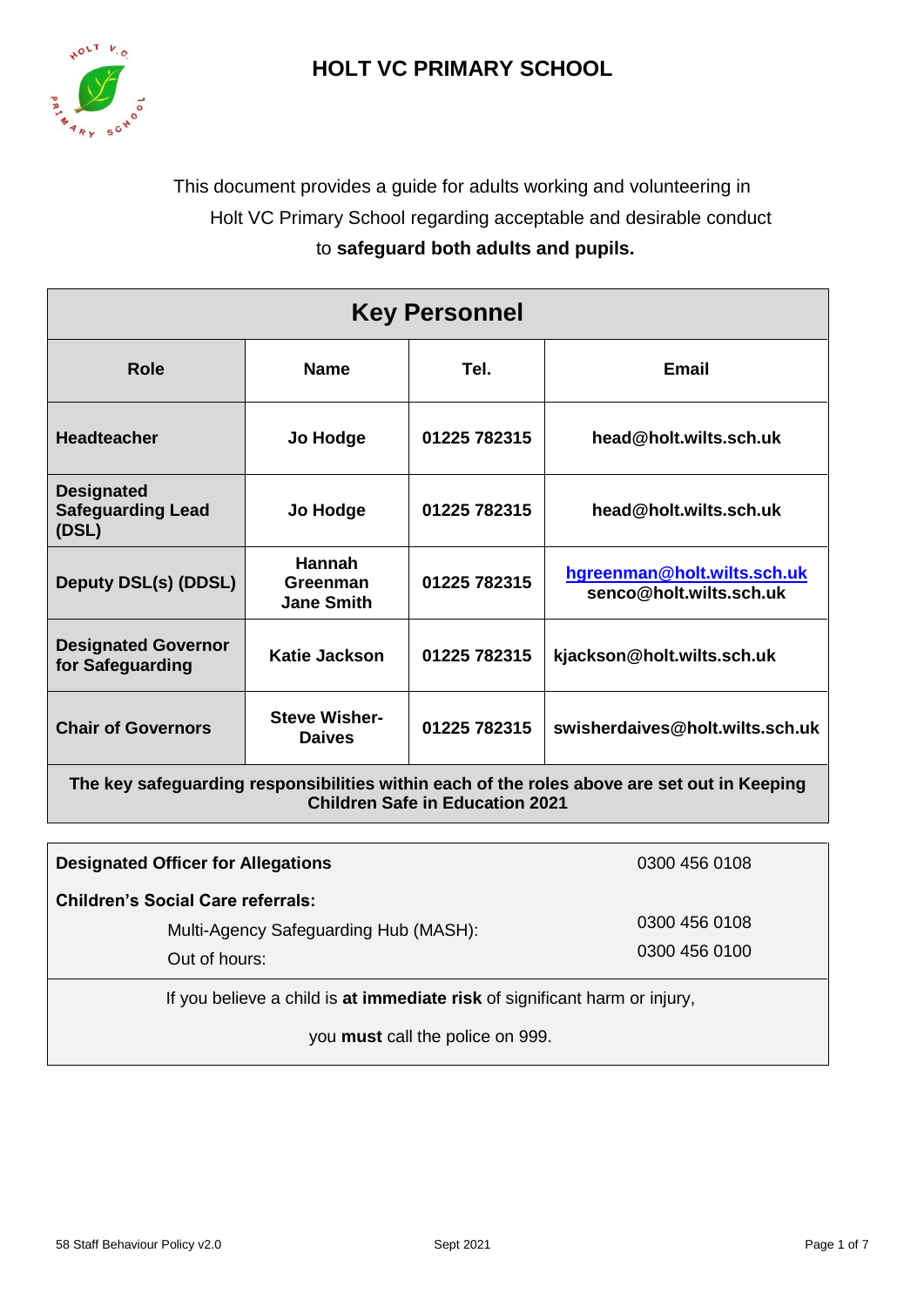## **Introduction**

Holt Primary School is committed to providing positive academic, social and emotional outcomes for our children, underpinned by a strong safeguarding ethos. We are equally committed to the welfare of our staff, who are expected to adhere to the highest standards of professional behaviour to maintain confidence and respect of the general public and colleagues.

The governors will make sure that this policy reflects national and local requirements to protect and support the children and adults in our school.

We will fulfil our local and national responsibilities as laid out in the following key documents:

- Working Together to Safeguard Children (2018)
- Keeping Children Safe in Education (2021)
- The Procedures of Safeguarding Vulnerable People Partnership

This policy:

- is based on the Guidance for Safer Working Practice for those working with children and young people in education settings (May 2019 with April 2020 Addendum).
- aims to provide a guide for adults about acceptable and desirable conduct to ensure that staff maintain safe working practice and so **safeguard both children and adults.**
- does not provide a complete checklist of appropriate behaviour for staff in every circumstance. Staff must make judgements about their behaviour to secure the best interests and welfare of the children in their charge and, in so doing, will be seen to be acting reasonably.

In *very exceptional* circumstances where a member of staff believes it is the best interest of a child to breach these guidelines, that person **must** tell the headteacher of the justification for any proposed, or action already taken, at the earliest opportunity. The headteacher will make a written record of that discussion including any areas of disagreement and actions taken.

## **Scope**

This policy is consistent with all other policies adopted by the governors and should be read alongside the **Child Protection and Safeguarding policy and the Staff Code of Conduct** as well as the following documents relevant to the safety and welfare of our children:

- 
- 
- Behaviour Policy SEND Policy Online/e-safety policy
- Health and Safety Policy Whistleblowing Policy Complaints policy
- 
- 

#### **This policy applies to all staff and volunteers working at our school.**

For the purposes of this policy:

- 'Staff' refers to all those working at the school, full time or part time, in a paid or voluntary capacity.
- 'Volunteer' is a person who performs an activity that involves spending time, unpaid in this school (except for approved expenses).
- A 'position of trust' is one in which one party is in a position of power or influence over another, due to their work or the nature of their activity.
- 'Child' refers to all children up to the age of 18. All adults are in positions of trust in relation to every child at our school.

**It does not apply to** employees of external contractors and providers of services (eg contract cleaners). Such staff are covered by the relevant Code of Conduct of their employing body.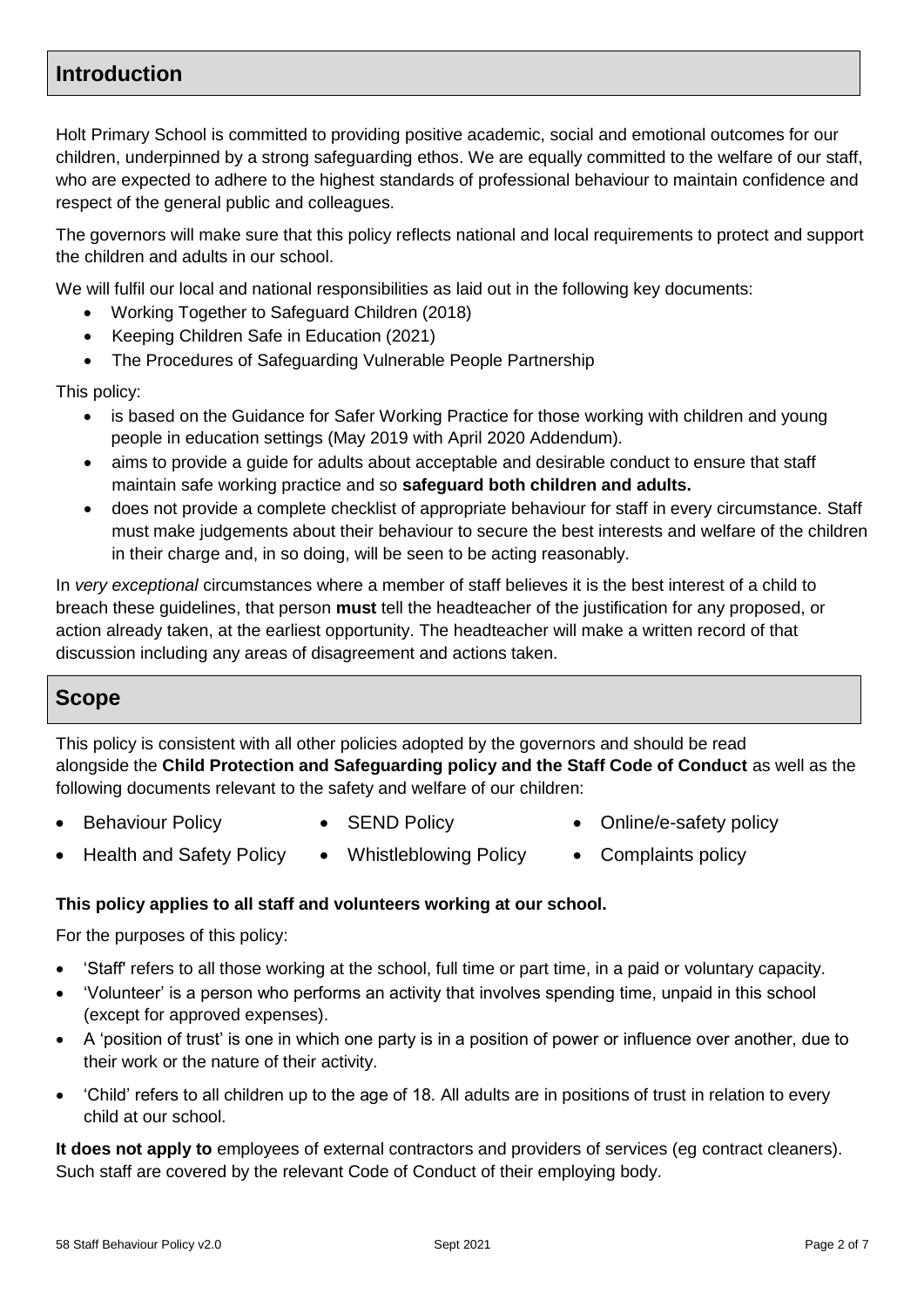## **Expectations**

All staff:

- are familiar with this policy and have an opportunity to contribute to its review.
- understand their responsibilities to safeguard and promote the welfare of children.
- are aware that failure to meet the standards of behaviour and conduct in this policy may result in disciplinary action. This includes dismissal, criminal action and/or other proceedings including barring by the Disclosure & Barring Service (DBS) from working in regulated activity.

### **Mandatory Procedures**

#### **Confidentiality**

The sorting and processing of personal information is governed by GDPR (General Data Protection Regulations 2018) - see our Data Protection Policy

Child records are shared with those who have a professional need to see them. When staff have access to confidential information about colleagues, children or their parents/carers, the staff must treat such information in a sensitive and confidential way, sharing it only in the interests of a child and when legally permitted to do so.

Governors and trustees should not routinely access child records. Exceptions to this would be for the purpose of an investigation in line with the school's complaint policy and procedures.

Staff, governors and trustees will not use their position to gain access to information for their own advantage and/or a child's or family's detriment.

If a member of staff is concerned that a child is being abused, is at risk of being abused or may have been abused in the past, they will follow the agreed procedure set out in the flowchart 'What to do if you are worried about a child', displayed in the staff room. See our Safeguarding and Child Protection Policy.

If a member of staff is ever in any doubt about whether to share information or not, they should get advice from the designated safeguarding lead.

#### **Staff relationships with children and parents**

#### **Staff Responsibilities**

All staff know that:

- they are in positions of trust in relation to all children on roll. They ensure that the power imbalance is never used for personal advantage or gratification. They avoid behaviour which might be interpreted by others as an abuse of the position of trust, and report any incident with this potential to the manager. This includes sharing personal contact details with children or families.
- they have a legal duty to protect the interests of children and accept the obligations inherent in that responsibility.
- they must not establish or seek to establish social contact with children to secure a friendship or to pursue or strengthen a relationship.
- they must inform the headteacher of any pre-existing (prior to the member of staff or child starting at the school) or new relationship with a child or close family member, which they feel, might compromise the school or their own professional standing.
- they should disclose any relationship or association (in the real world or online) that may impact on the school's ability to safeguard pupils.
- it is an offence (Sexual Offences Act 2003) for a member of staff in a position of trust to engage in **any** form of sexual activity with a child under the age of 18.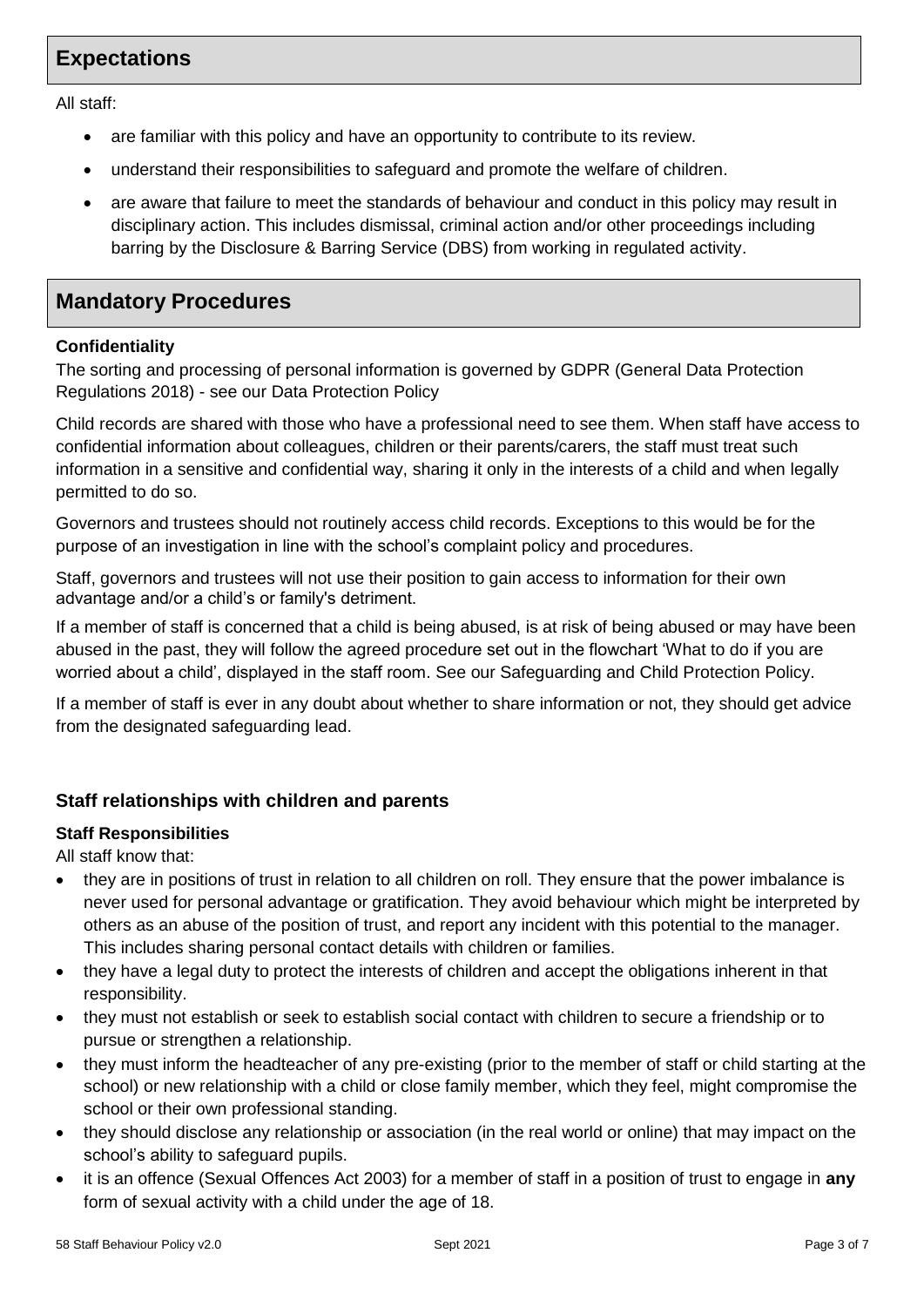Certain behaviours are at odds with a position of trust. These include, but are not limited to:

- Harassment or discrimination based on any characteristic protected by the Equality Act 2010
- Loss of personal civility including, personal attacks or insults, displays of temper (such as throwing objects), unwanted physical contact (pushing, shoving, hitting) or the threat of the same.
- Staff must not swear, blaspheme or use offensive language in front of pupils, nor use language which is discriminatory and demeaning in any way.

Such behaviours are disciplinary offences and may be referred to Local Authority and/or the police.

#### **Communication with children and parents, including social contact outside of the workplace**

Staff must use their professional judgement when requesting or accepting any social contact (including through social media). This means that they must:

- not accept any request from pupils for contact via any social media platform.
- make a judgement about whether to maintain the connection in any cases where contacts were made before the child started at the school (eg teacher being friend with a parent). Staff must discuss any decision to maintain such contact with the headteacher.

We acknowledge that staff may have friendships and social contact with parents of children outside of school. Staff will not engage in conduct outside work that could damage their professional reputation or the reputation of the school community.

Any contact between staff and children and/or parents that is deemed to bring the school into disrepute or that might lead a reasonable person to question the staff member's motivation or intentions will always be investigated and could lead to disciplinary action.

Staff must not make sexual innuendos or any comments of a sexual nature to any pupil (other than in the context of sex and relationship education in the PSHE curriculum), nor make any comments trivialising alcohol or drug abuse.

Occasionally, pupils may develop an infatuation for a member of staff. In such situations, the advice of the Head/Deputy Head must be sought. Staff should deal with these situations sensitively and appropriately to maintain the dignity and safety of all concerned. They should remain aware, however, that such infatuations carry a high risk of words or actions being misinterpreted and should therefore make every effort to ensure that their own behaviour is beyond reproach.

Staff must inform the headteacher of any proposed or pre-existing arrangements between them and the families of children on roll that take place outside school eg baby-sitting, sports coaching, music tuition.

Staff are advised to wait until after an ex-pupil's 18th birthday before accepting any request on social media.

#### **Gifts, Rewards, Favouritism and Exclusion**

Staff must:

- declare any gift they receive form a parent or child. This does not include small tokens of appreciation such as at Christmas or the end of the year.
- not give gifts to individual children. Any rewards or treats will be given only as part of the school's agreed behaviour policy.
- advise the headteacher about the offer of any gift or hospitality, from outside or inside the school, which might be interpreted as an attempt to influence staff conduct towards children, parents or other employees.

#### **Physical Contact including intimate/personal care and Behaviour Management**

It is not possible to be specific about the appropriateness of each physical contact, since an action that is appropriate with one child, in one set of circumstances, may be inappropriate in another, or with a different child. Any physical contact will be in response to the child's needs, of limited duration and appropriate to their age, stage of development, gender, background and any agreed support or care plan.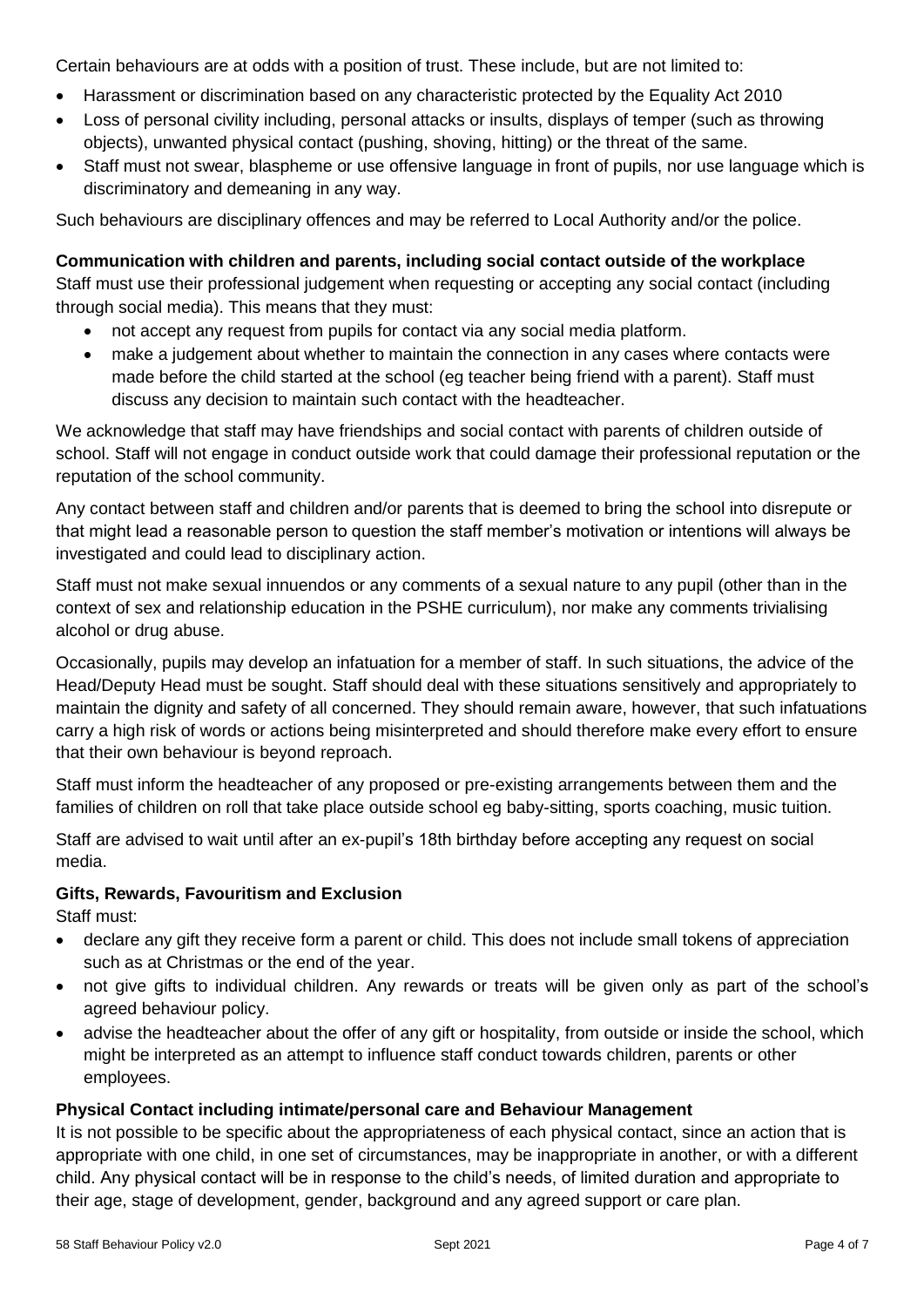The use of physical intervention including the use reasonable force will always be in line with the following policies (Special Needs policy, Supporting children with Medical Needs Policy, Behaviour Policy, Physical Intervention policy/procedures.

Staff understand that:

- on a daily basis, it may be entirely appropriate and proper for staff to have physical contact with children and that they do so in ways appropriate to their professional role and in relation to the child's individual needs.
- some children are more comfortable with touch than others and/or may be more comfortable with touch from some adults than others. Whenever possible, adults seek the child's permission before initiating contact and are sensitive to any signs that the child may be uncomfortable *or* embarrassed.
- they have a responsibility to ensure the way they offer comfort to a distressed child is age appropriate.
- they must never touch a child in a way which may represent a misuse of authority or considered indecent.
- physical contact must never be secretive, or for the gratification of the adult.
- they should be aware of cultural or religious views about touching and be sensitive to the issues of gender.

If a member of staff believes that an action by them or a colleague could be misinterpreted, or if an action is observed which is possibly abusive, the incident and circumstances will be immediately reported to the headteacher/DSL and recorded in writing. If appropriate, the headteacher will consult with the Designated Officer for Allegations (DOfA).

Staff understand that a child who has suffered previous abuse or neglect may associate physical contact with such experiences. They recognise that such a child may seek out inappropriate physical contact and know to deter the child sensitively to help them to understand the importance of personal boundaries. Staff know that they must never indulge in play that involves rough-and-tumble or fun fights.

Children with disabilities may require more physical contact to assist their everyday learning. The arrangements are understood and agreed by all concerned, justified in terms of the child's needs, consistently applied and open to scrutiny. Staff always allow/encourage children, where able, to undertake self-care tasks independently.

If a child's behaviour presents a serious risk to themselves or others, a robust risk assessment and, where relevant, a physical intervention plan is always put in place and reviewed regularly. In all cases where physical intervention takes place, staff record the incident and subsequent actions and report these to the headteacher/DSL and the child's parents.

#### **First Aid**

Staff adhere to the school health and safety policy, the policy for supporting pupils with medical conditions and for administering first aid or medication.

#### **One to one Situations**

Staff carefully consider the welfare needs of children when with them in a one to one situation. All spaces in the school are set up to allow any activity to be easily observed by other staff in the school. Windows and doors are kept clear from display materials to allow rooms to be overlooked. Internal doors remain open when practicable. See school lone working procedures/policy.

Children are provided with age/developmentally appropriate advice about managing distressing feelings that may arise during 1-1 situations in school. Staff will record any time a child has appeared upset/angry during a 1-1 session and will report this to their line manager.

#### **Home visits and transporting children** See school lone working procedures/policy.

All work with children and parents/carers is whenever possible undertaken in the school. There are however occasions where it may be necessary to arrange a home visit eg as part of child's induction programme, during changes in operating practice due to a pandemic.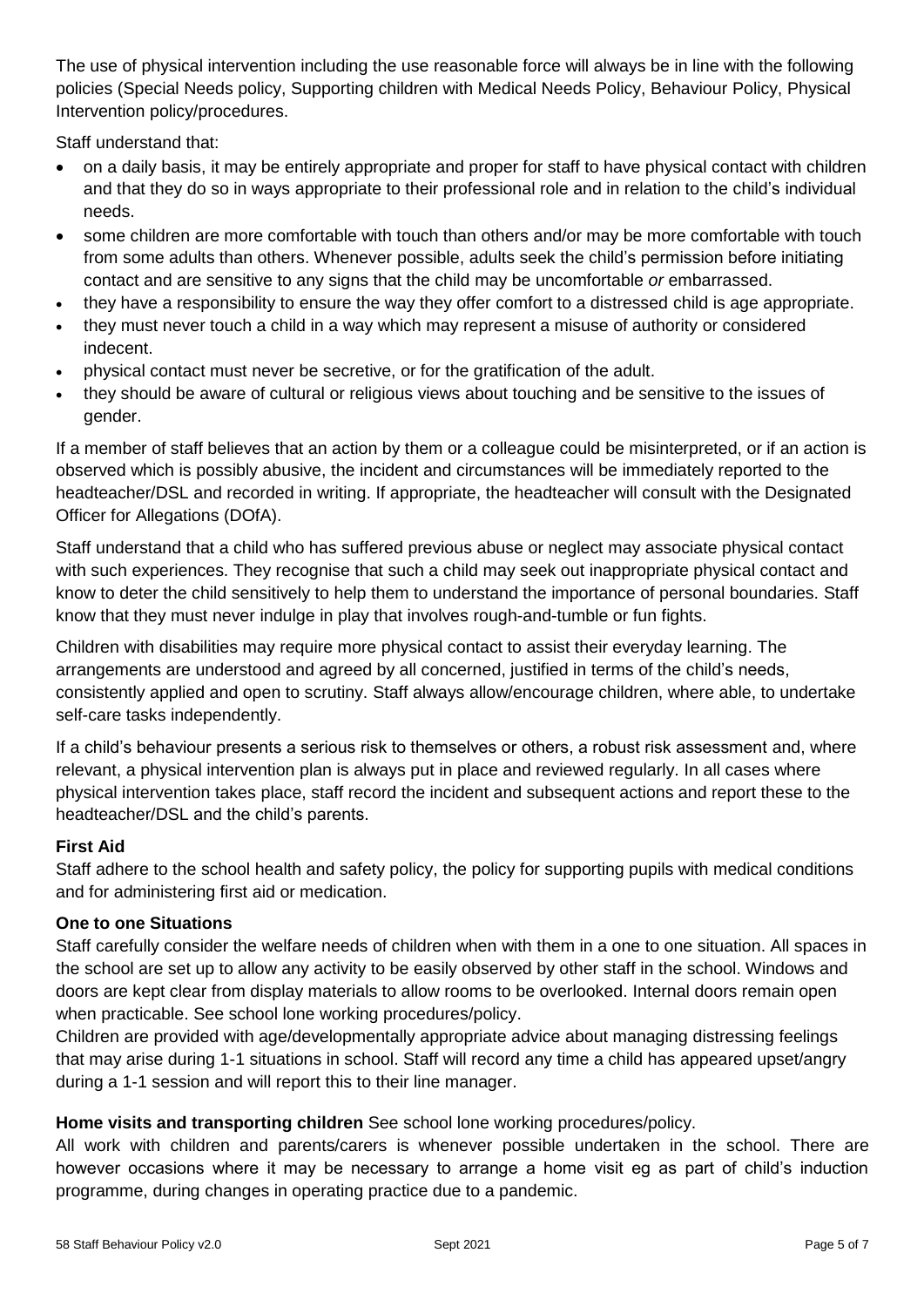In such situations, these activities will only be undertaken with the knowledge and consent of senior leadership and parents/carers (unless there is a good reason not to, eg safeguarding concern). Where possible staff will work in pairs. A risk assessment will be undertaken and school will ensure staff understand the purpose and limitations of their home visit. Any member of staff transporting a child in their own vehicle will:

- have prior written permission from parents and the school headteacher
- have the appropriate vehicle insurance
- have the correct ratio of children/adults
- ensure that all passengers wear seat belts
- ensure booster seats are used according to the current legislation

#### **Educational Visits and After-School Activities**

Staff remain in a position of trust during school activities that take place off the school site or out of school hours and so, they will ensure that their behaviour cannot be interpreted as seeking to establish an inappropriate relationship or friendship.

Organisers will conduct risk assessments and adhere to Health and Safety guidelines. Staff/child ratios will be specified and where overnight stays are involved, and the composition of groups of children and the supervising staff will be carefully planned to keep all children and staff safe.

Where out of school activities include overnight stays, careful consideration will be given to sleeping arrangements as part of the planning process. Children, staff and parents will be informed of these arrangements prior to the start of the trip and any proposed changes to the plans will be agreed with senior staff in the school in advance. Staff will not smoke or consume alcohol on any school trip.

Health and Safety arrangements require members of staff to keep colleagues aware of their whereabouts, during an out of school activity. This means staff will always have another adult present in out of school activities, unless otherwise agreed with senior staff in the school.

#### **Staff Appearance** (Also applies to online and virtual teaching)

Staff must dress smartly, in clothing appropriate to the role, compliant with professional standards and not likely to be viewed as offensive, revealing or sexually provocative. It should not distract, cause embarrassment or give rise to misunderstanding. Political slogans must be avoided.

Any staff with tattoos that might be viewed as offensive, provocative or likely to give rise to misunderstanding must ensure those tattoos remain covered at all times when that adult is working for the school.

#### **The Acceptable use of Technologies**

Staff must not engage in inappropriate use of social network sites which may bring themselves, the school, school community or employer into disrepute. Staff should ensure that they adopt suitably high security settings on any personal profiles they may have.

Staff must be circumspect in their use of **all** social media or any other web based presence that they may have, including written content, videos or photographs, and views expressed directly or by association with websites/pages or posts established by others (eg 'liking', reposting or forwarding). This includes the use of dating websites where staff could encounter parents or students either with their own profile or acting covertly.

They must consider the long-term implications of any content published by them online, specifically how it might ever have an adverse effect:

- on their reputation as an individual working in an education setting
- their ability to maintain good professional boundaries with parents and with children
- on the reputation of the school.

Staff must not access any content from the internet on personal devices during school hours, on the school site, or on a school computer or device at any time that could bring the school into disrepute or that might lead a reasonable person to question the staff member's motivation or intentions.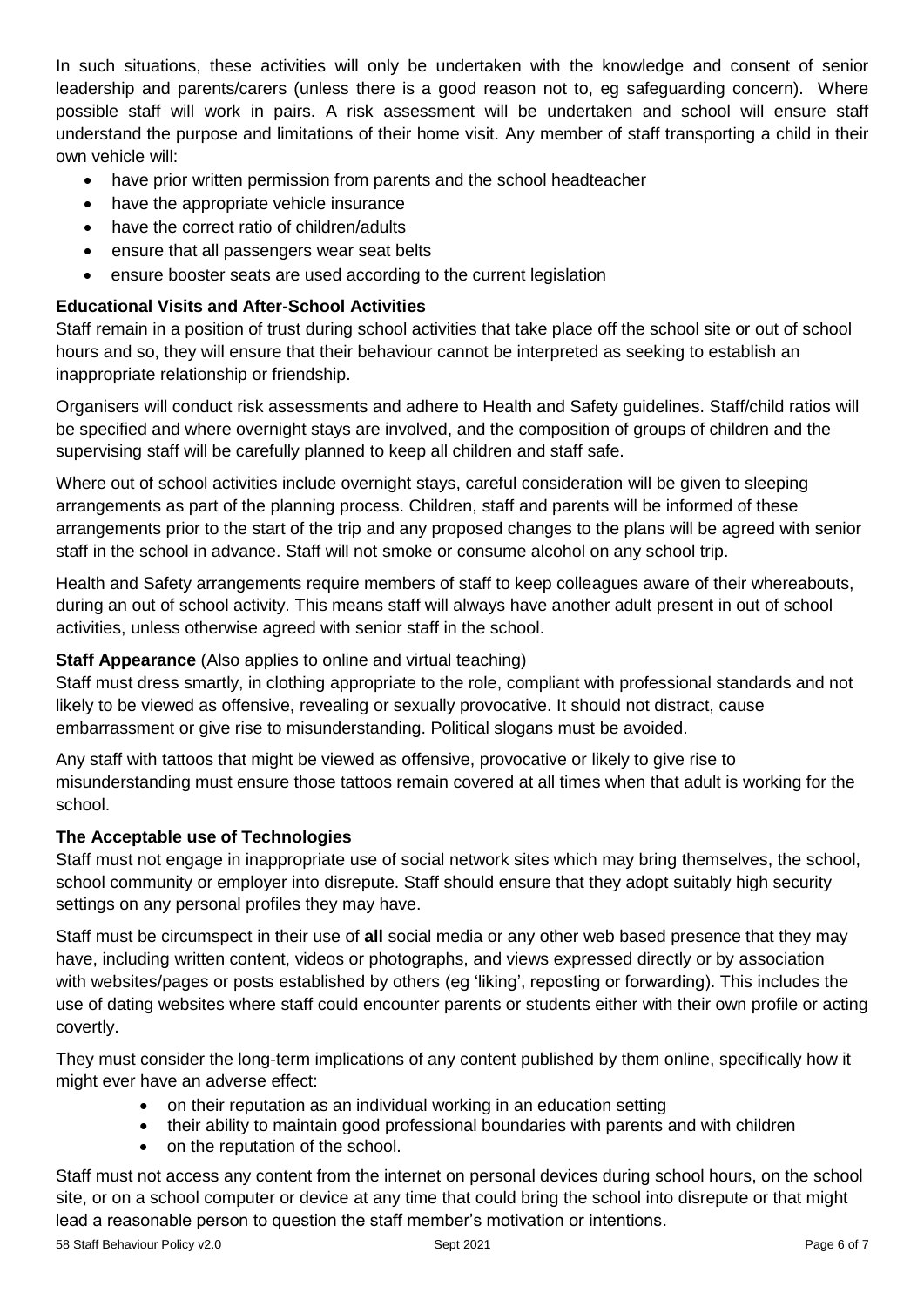#### **Exceptional operating circumstances**

If the school is required to change the way we offer our provision to children due to exceptional circumstances eg during a pandemic lockdown, staff safeguarding responsibilities to children will continue to apply, in line with the safeguarding policy.

The DSL will ensure staff, children, and families are provided with written:

- temporary changes to procedures for working with children eg online.
- timescales for such changes so that all children, families and staff understand when such arrangements will end, and arrangements revert to those in place prior to the events leading to the need for the temporary changes.

#### **Photography and Recording**

Staff are not permitted to use their phones, cameras, smart technology, or any device that can be used for photographing or recording children, when on duty without the permission of the head teacher. Phones should remain in the staff room. Any pictures taken of children by the school will be in accordance with the school Mobile phone and camera published procedures.

Staff will not:

- take images of a child's injury, bruising or similar (eg following a disclosure of abuse)
- make audio recordings of a child's disclosure.

#### **Whistleblowing**

All staff and volunteers are expected and encouraged to raise concerns about poor or unsafe practice and potential failures in the school safeguarding regime (or whistleblowing). All staff within the school who wish to raise an issue relating to the organisation with someone in confidence can use the following whistleblowing procedures:

In the first instance, concerns about poor or unsafe practice within must be raised with Mrs Jo Hodge (Headteacher) and/or Mrs Pauline Rodger and/or Mrs Hannah Greenman (Deputy Headteachers)

Where a staff member feels unable to raise an issue with Head/Deputy Head or feels that their genuine concerns are not being addressed, other whistleblowing channels may be open to them:

- A member of the governing body: (Katie Jackson)
- The [NSPCC whistleblowing helpline](https://www.gov.uk/government/news/home-office-launches-child-abuse-whistleblowing-helpline) is available for staff who do not feel able to raise concerns regarding child protection failures internally. Staff can call: 0800 028 0285 or email: [help@nspcc.org.uk](mailto:help@nspcc.org.uk) if:
	- o they think the concern will not be dealt with properly or
	- o may be covered up or
	- $\circ$  if they raised a concern but it has not been acted upon or if they are worried they are being treated unfairly.

**Concerns and allegations against Staff (including supply teachers, volunteers and contractors)** If a member of staff is concerned about the behaviour of a person working or volunteering at the school (including contractors), they will follow the agreed procedure set out in the flowchart 'Allegation against Adults', displayed in the staff room. (See our Safeguarding and Child Protection Policy)

Holt school operates a 'low-level' concerns policy in accordance with KCSIE. 'Low-level' refers to behaviour that is: inconsistent with expectations set out in this policy, including inappropriate conduct outside of work, and/or does not meet the allegations threshold, or is otherwise not considered serious enough to consider a referral to the DOfA.

All concerns, no matter how small, will be shared responsibly and with the right person, recorded and dealt with promptly and appropriately. This will serve our commitment to create and embed a culture of openness, trust and transparency in which the school's values and expected behaviour set out in this policy are constantly lived, monitored and reinforced by all staff.

'Low-level' concerns could include, but are not limited to: